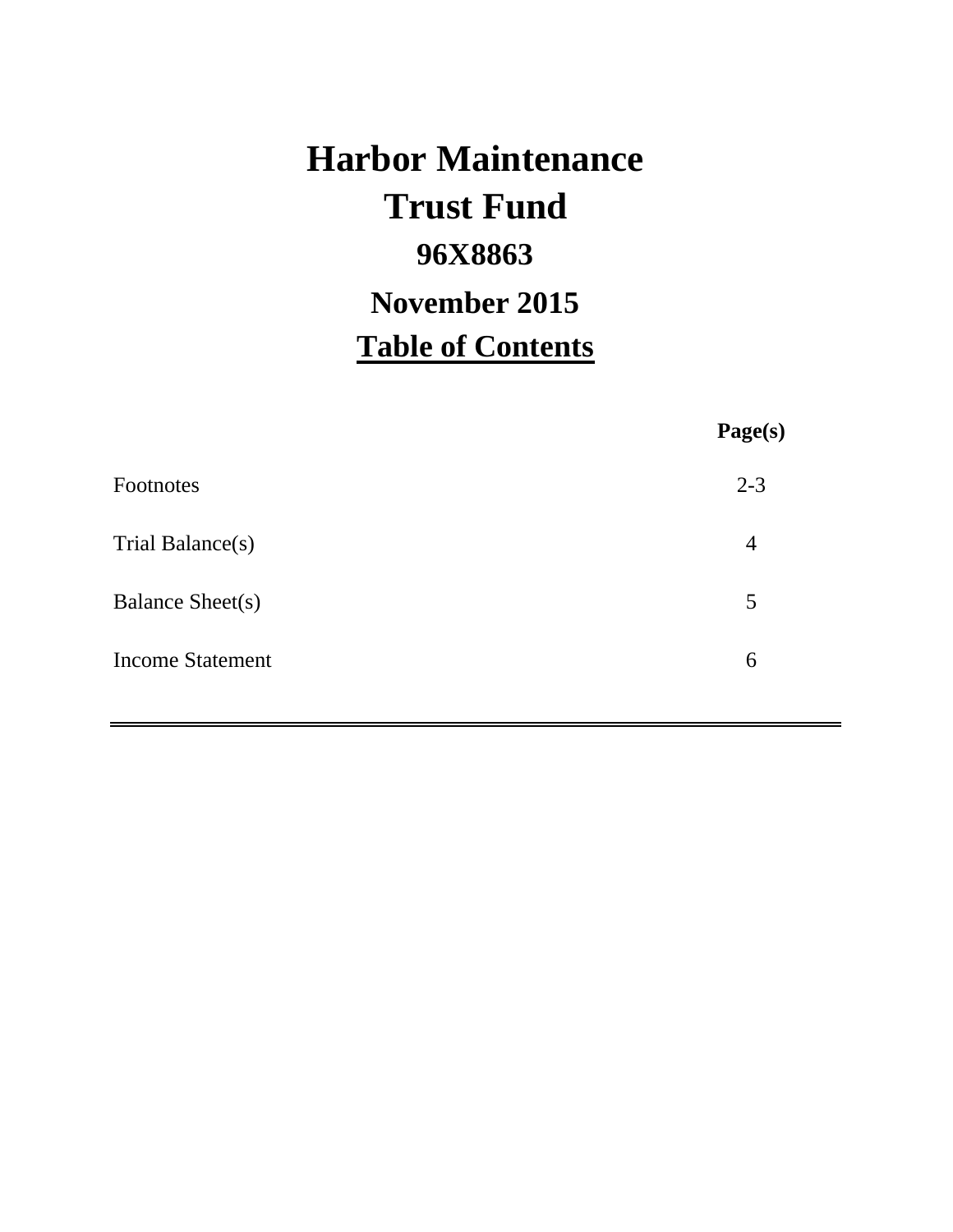## **Harbor Maintenance Trust Fund 96X8863 Footnotes November 2015**

#### **(1) Summary of Significant Accounting Policies**

#### *(a) Reporting Entity*

The accompanying Balance Sheet of the Harbor Maintenance Trust Fund and related Income Statement pertain to the aspects of the Harbor Maintenance Trust Fund that is serviced by the Funds Management Branch (FMB) of the Bureau of the Fiscal Service (Fiscal Service) of the U.S. Department of the Treasury (Treasury). The Harbor Maintenance Trust Fund was created by legislation enacted by the U.S. Congress.

FMB acts as a service organization which processes receipts, disbursements, and transfers related to the Harbor Maintenance Trust Fund based upon information received and recorded by FMB from Treasury's Office of Tax Analysis (OTA) and the Internal Revenue Service (IRS), and the program agency responsible for the trust fund activity, Treasury's Bureau of the Fiscal Service (Fiscal Service), and other Treasury bureaus. As part of its functions, Fiscal Service also manages the investments, maintains related accounting records and supporting documentation, and reports financial activity. The financial activity reported in the accompanying Balance Sheet and Income Statement is limited to the activities performed by FMB.

The program agency is responsible for administering, regulating, and monitoring the program activities funded by the trust fund. The program agency makes all decisions regarding dispositions from the trust funds. As such, the Balance Sheet and Income Statement do not include information regarding the ultimate disposition of amounts transferred from the trust fund to the program agency.

The program agency is responsible for reporting on the financial position of the trust fund. As such, the financial position of the trust fund in the program agency's records may differ from what has been illustrated in the accompanying Balance Sheet and Income Statement.

#### *(b) Basis of Presentation*

The Balance Sheet and Income Statement have been prepared to report the assets and liabilities of the trust funds under the function performed by FMB, and the related activity, in accordance with the measurement and criteria discussed below.

#### *(c) Basis of Accounting*

The Investments on the Balance Sheet and Interest Revenue on Investments reported on the Income Statement are reported using the accrual basis of accounting. All other Accounts and activity reported on the Balance Sheet and Income Statement are reported on the cash basis.

#### *(d) Fund Balance with Treasury*

The Trust Fund does not maintain cash in commercial bank accounts. Treasury processes cash receipts and disbursements. Fund Balance with Treasury represents net revenue, disposition of revenue, and investment activity. Fund balance with Treasury is reported based on the balance reported by the Fiscal Service's Government-wide Accounting and Reporting Modernization Project (GWA) Account Statement and reconciling transactions identified and recorded by FMB.

#### *(e) Interest Receivables*

Interest receivables are calculated and reported by FMB based on the investment terms received and recorded by FMB from Fiscal Service's Federal Investments Branch (FIB) in the investment confirmations and monthly statements of account.

#### *(f) Investments*

Pursuant to authorizing legislation, the Secretary of the Treasury shall invest, at the direction of the program agencies, such portion of the trust fund balances as is not, in the judgment of the program agencies, necessary to meet current withdrawals. Such investments shall be in non-marketable par value or nonmarketable market-based securities as authorized by legislation. Par value securities are special issue bonds or certificates of indebtedness that bear interest determined by legislation or the Treasury. Market-based securities are Treasury securities that are not traded on any securities exchange, but mirror the prices of marketable securities with similar terms. Both par value and market-based securities are issued and redeemed by FIB.

FMB follows Treasury fiscal investment policy guidelines. FMB determines the term of the securities purchased based on direction provided by the program agency. The securities are acquired and held in the name of the Secretary of the Treasury for the trust fund. The interest on and proceeds from the sale or redemption of any security held for the trust fund is credited to the trust fund. Investments are selected for liquidation based on the following order: earliest maturity date, lowest prevailing interest rate, and first security in first security out.

Investments are calculated and reported at net cost based on the cost and premium/discount amounts reported to FMB in the investment confirmations and monthly statements of account received from FIB.

Link to Fiscal Service's Federal Investment Branch Investment Statement of Account: FIB Investment Account Statement FIB Investment Account Statement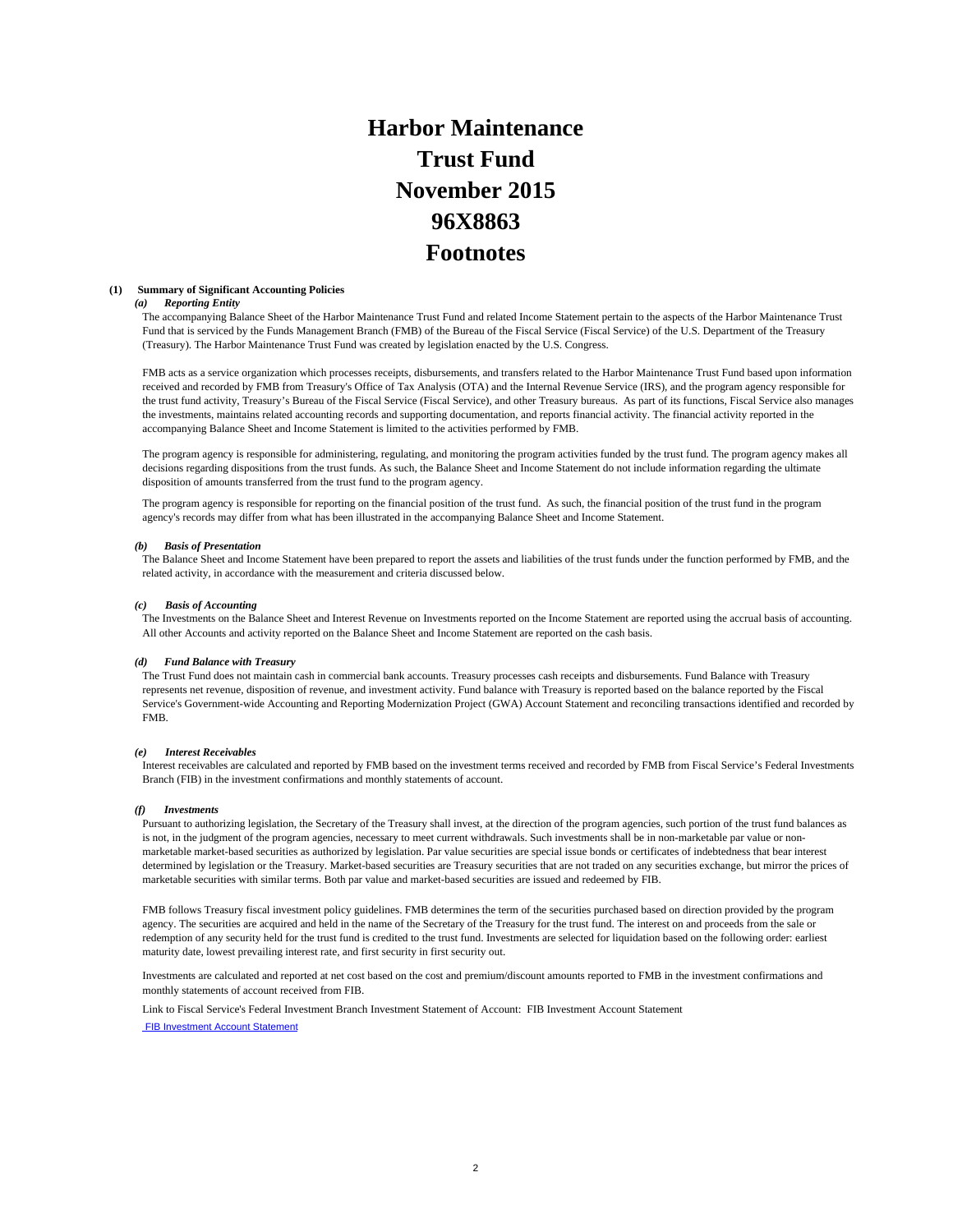### **Harbor Maintenance Trust Fund 96X8863 Footnotes (Cont'd.) November 2015**

#### *(g) Equity*

Equity is calculated and reported by FMB based on the assets of the trust fund. Equity is calculated as the difference between Total Assets and Total Liabilities.

#### *(h) Interest Revenue*

Interest revenue is reported based on the amounts received and recorded by FMB from FIB in the monthly statements of account and accrued interest and amortization calculated by FMB. Amortization of any premiums and discounts on investments is calculated and reported by FMB based on the investment terms reported to FMB by FIB using the straight-line method for investments with a term equal to or less than one year and using the level yield method which approximates the interest method for investments with a term of greater than one year.

As stated above in (c) Basis of Accounting, the Investments on the Balance Sheet and Interest Revenue on Investments reported on the Income Statement are reported using the accrual basis of accounting. The following amounts represent cash basis interest earnings for the current month and the current fiscal year-todate.

**Current Month Fiscal Year-to-Date \$21,387,587.19 \$21,621,466.98** 

#### *(i) Revenues*

Pursuant to authorizing legislation, revenue activity recorded in the trust funds consists primarily of interest, penalties, fines, administrative fees, transfers in from program agencies, tax revenues, tax adjustments, tax refunds, premiums, cost recoveries, and other income, which are transferred from the General Fund of the Treasury or from program agencies to the Trust Funds.

Penalties, fines, administrative fees, transfers in from program agencies, premiums, cost recoveries, and other income are reported based on the amounts received and recorded by FMB from FMS and the program agencies responsible for the respective trust fund activity.

#### *(j) Transfers to Program Agencies*

Dispositions from the Trust Fund are made in accordance with the authorizing legislation to the program agency, which is responsible for the ultimate disposition of such funds, to cover program administration and related costs as defined by law. Transfers to program agencies are calculated and reported based on the disbursement request amounts received and recorded by FMB from the program agency responsible for the respective trust fund activity and the disbursement amounts returned and recorded by FMB from the program agencies responsible for the respective trust fund activity.

#### *(k) Reimbursements to Treasury Bureaus and the General Fund (Operating Expenses/Program Costs)*

In the case of the Harbor Maintenance trust fund, Fiscal Service is authorized by law to receive direct reimbursement from the trust funds for certain administrative expenses (operating expenses/program costs). Also, the Secretary of the Treasury is directed by law to charge trust funds to reimburse the General Fund for administrative expenses incurred by other Treasury bureaus in performing activities related to administering the trust funds. These reimbursement amounts are determined by Treasury based on its assessment of the estimated cost of the services provided. Reimbursements to Treasury bureaus and the General Fund are reported based on the disbursement request amounts received and recorded by FMB from various Treasury bureaus, including the Fiscal Service.

#### **(2) Related Parties**

FMB, on behalf of the Secretary of the Treasury, compiles amounts deposited into the trust fund, invests receipts in Treasury securities, redeems securities and transfers funds to the program agency, maintains accounting records for receipts and disbursements of the trust fund, and reports trust fund financial activity to the program agencies and other interested parties. The program agency, OTA, IRS, and/or Fiscal Service determine the amounts to be deposited in the trust fund. The program agency determines the disposition of the trust fund balances.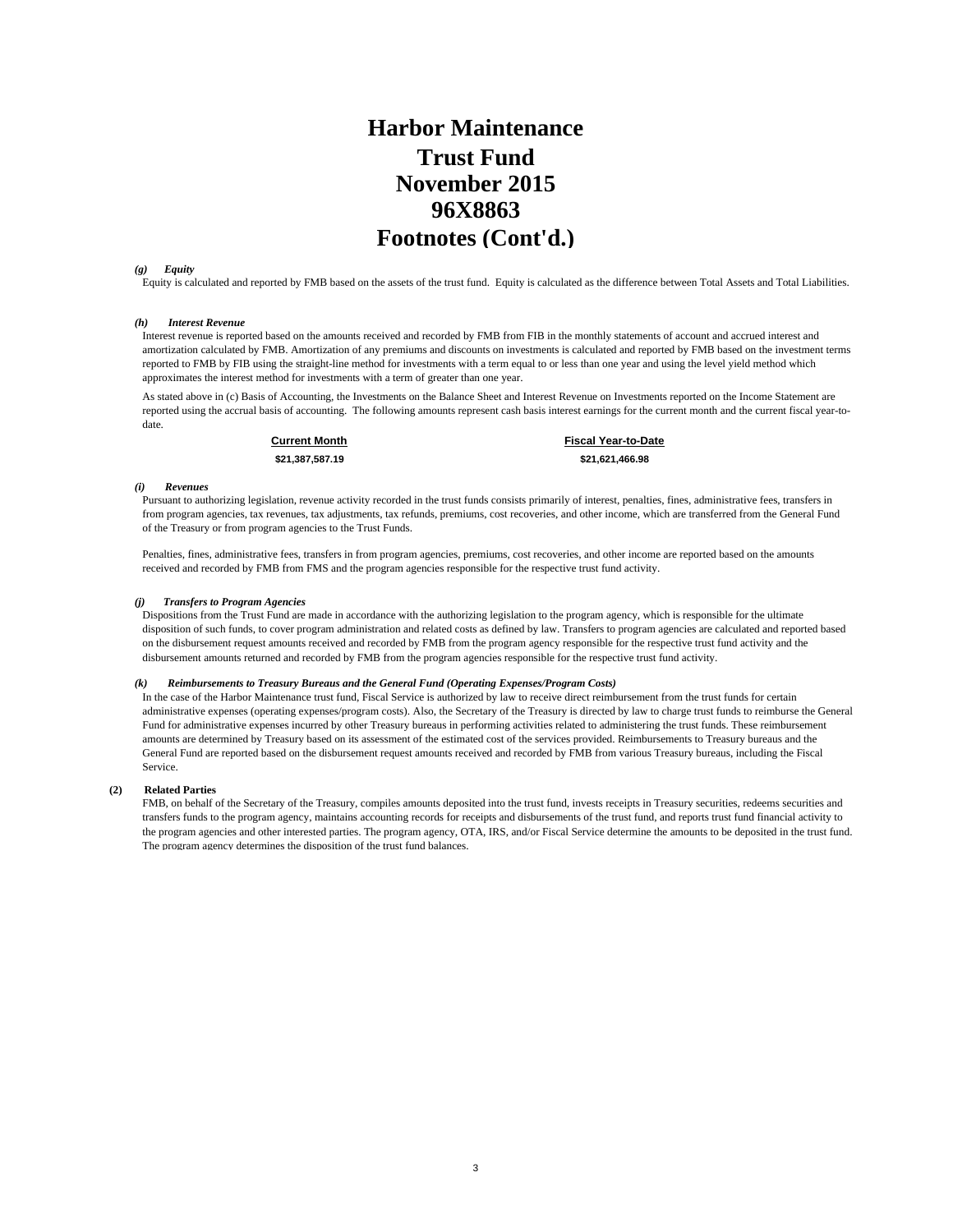#### **Harbor Maintenance Trust Fund 96X8863 Trial Balance - UnauditedNovember 1, 2015 through November 30, 2015**

| <b>USSGL</b><br><b>BEA Category</b><br>Year of BA<br><b>Cost Center</b><br><b>USSGL / Cost Center Description</b><br><b>Beginning Balance</b><br><b>Period Net Dr</b><br><b>Period Net Cr</b><br>101000<br>FUND BALANCE WITH TREASURY<br>104,193,760.51<br>24,576,110,675.59<br>24,560,353,633.37<br>$\sim$<br>$\sim$<br>134200<br>INTEREST RECEIVABLE - INVESTMENTS<br>25.940.407.11<br>6,400,125.87<br>21,386,191.35<br>$\sim$<br>$\sim$<br>$\sim$<br><b>INVESTMENTS IN U.S TREASURY</b><br>SECURITIES ISSUED BY THE BUREAU OF<br>24,560,353,633.37<br>161000<br>8,690,137,836.21<br>24,434,097,703.07<br>THE FISCAL SERVICE<br><b>DISCOUNT ON U.S. TREASURY</b><br>SECURITIES ISSUED BY THE BUREAU OF<br>207,940.79<br>882,523.39<br>161100<br>$-8,806,594.83$<br>THE FISCAL SERVICE<br>PREMIUM ON U.S. TREASURY | <b>Ending Balance</b><br>119,950,802.73<br>10.954.341.63<br>8,816,393,766.51<br>$-9,481,177.43$<br>153,855,401.04 |
|---------------------------------------------------------------------------------------------------------------------------------------------------------------------------------------------------------------------------------------------------------------------------------------------------------------------------------------------------------------------------------------------------------------------------------------------------------------------------------------------------------------------------------------------------------------------------------------------------------------------------------------------------------------------------------------------------------------------------------------------------------------------------------------------------------------------|-------------------------------------------------------------------------------------------------------------------|
|                                                                                                                                                                                                                                                                                                                                                                                                                                                                                                                                                                                                                                                                                                                                                                                                                     |                                                                                                                   |
|                                                                                                                                                                                                                                                                                                                                                                                                                                                                                                                                                                                                                                                                                                                                                                                                                     |                                                                                                                   |
|                                                                                                                                                                                                                                                                                                                                                                                                                                                                                                                                                                                                                                                                                                                                                                                                                     |                                                                                                                   |
|                                                                                                                                                                                                                                                                                                                                                                                                                                                                                                                                                                                                                                                                                                                                                                                                                     |                                                                                                                   |
|                                                                                                                                                                                                                                                                                                                                                                                                                                                                                                                                                                                                                                                                                                                                                                                                                     |                                                                                                                   |
|                                                                                                                                                                                                                                                                                                                                                                                                                                                                                                                                                                                                                                                                                                                                                                                                                     |                                                                                                                   |
|                                                                                                                                                                                                                                                                                                                                                                                                                                                                                                                                                                                                                                                                                                                                                                                                                     |                                                                                                                   |
|                                                                                                                                                                                                                                                                                                                                                                                                                                                                                                                                                                                                                                                                                                                                                                                                                     |                                                                                                                   |
|                                                                                                                                                                                                                                                                                                                                                                                                                                                                                                                                                                                                                                                                                                                                                                                                                     |                                                                                                                   |
|                                                                                                                                                                                                                                                                                                                                                                                                                                                                                                                                                                                                                                                                                                                                                                                                                     |                                                                                                                   |
|                                                                                                                                                                                                                                                                                                                                                                                                                                                                                                                                                                                                                                                                                                                                                                                                                     |                                                                                                                   |
| 161200<br>SECURITIES ISSUED BY THE BUREAU OF<br>153,855,401.04<br>0.00<br>0.00                                                                                                                                                                                                                                                                                                                                                                                                                                                                                                                                                                                                                                                                                                                                      |                                                                                                                   |
| THE FISCAL SERVICE                                                                                                                                                                                                                                                                                                                                                                                                                                                                                                                                                                                                                                                                                                                                                                                                  |                                                                                                                   |
| AMORTIZATION OF DISCOUNT AND                                                                                                                                                                                                                                                                                                                                                                                                                                                                                                                                                                                                                                                                                                                                                                                        |                                                                                                                   |
| <b>PREMIUM ON U.S. TREASURY</b>                                                                                                                                                                                                                                                                                                                                                                                                                                                                                                                                                                                                                                                                                                                                                                                     |                                                                                                                   |
| 161300<br>-107,545,570.69<br>808,023.20<br>2,328,184.00<br>SECURITIES ISSUED BY THE BUREAU OF                                                                                                                                                                                                                                                                                                                                                                                                                                                                                                                                                                                                                                                                                                                       | -109,065,731.49                                                                                                   |
| THE FISCAL SERVICE                                                                                                                                                                                                                                                                                                                                                                                                                                                                                                                                                                                                                                                                                                                                                                                                  |                                                                                                                   |
| CUMULATIVE RESULTS OF OPERATIONS<br>331000<br>-8,751,170,418.55<br>0.00<br>0.00                                                                                                                                                                                                                                                                                                                                                                                                                                                                                                                                                                                                                                                                                                                                     | $-8,751,170,418.55$                                                                                               |
| $\overline{D}$<br>TFMA53110010  INTEREST ON INVESTMENTS<br>21,387,587.19<br>411400<br>233,879.79<br>0.00                                                                                                                                                                                                                                                                                                                                                                                                                                                                                                                                                                                                                                                                                                            | 21,621,466.98                                                                                                     |
| TFMA59970100 CUSTOM DUTIES ON IMPORTS<br>96,391,456.74<br>86,862,921.74<br>0.00                                                                                                                                                                                                                                                                                                                                                                                                                                                                                                                                                                                                                                                                                                                                     | 183,254,378.48                                                                                                    |
| TFMA59970200 CUSTOM DUTIES ON DOMESTICS<br>210,390.37<br>10,229,695.63<br>0.00                                                                                                                                                                                                                                                                                                                                                                                                                                                                                                                                                                                                                                                                                                                                      | 10,440,086.00                                                                                                     |
| TFMA59970300 CUSTOM DUTIES ON PASSENGERS<br>17,120.40<br>1.690.114.36<br>0.00                                                                                                                                                                                                                                                                                                                                                                                                                                                                                                                                                                                                                                                                                                                                       | 1.707.234.76                                                                                                      |
| TFMA59970400 CUSTOM DUTIES ON FOREIGN TRADE<br>7,574,793.00<br>21,168,071.00<br>0.00                                                                                                                                                                                                                                                                                                                                                                                                                                                                                                                                                                                                                                                                                                                                | 28,742,864.00                                                                                                     |
| 141,338,389.92<br><b>BA Sum</b><br>104,427,640.30<br>0.00                                                                                                                                                                                                                                                                                                                                                                                                                                                                                                                                                                                                                                                                                                                                                           | 245.766.030.22                                                                                                    |
| 104,427,640.30<br>141,338,389.92<br><b>Sum BEA</b><br>0.00                                                                                                                                                                                                                                                                                                                                                                                                                                                                                                                                                                                                                                                                                                                                                          | 245,766,030.22                                                                                                    |
| <b>Sum USSGL</b><br>104,427,640.30<br>141,338,389.92<br>0.00                                                                                                                                                                                                                                                                                                                                                                                                                                                                                                                                                                                                                                                                                                                                                        | 245,766,030.22                                                                                                    |
| TRANSFERS TO ST. LAWRENCE SEAWAY<br>D<br>TFMA57651800<br>412900<br>$-2.500.000.00$<br>0.00<br>0.00                                                                                                                                                                                                                                                                                                                                                                                                                                                                                                                                                                                                                                                                                                                  | $-2.500.000.00$                                                                                                   |
| $\overline{\phantom{a}}$<br>DEV. CORP.                                                                                                                                                                                                                                                                                                                                                                                                                                                                                                                                                                                                                                                                                                                                                                              |                                                                                                                   |
| TOTAL ACTUAL RESOURCES -                                                                                                                                                                                                                                                                                                                                                                                                                                                                                                                                                                                                                                                                                                                                                                                            |                                                                                                                   |
| 0.00<br>420100<br>8,683,597,361.59<br>0.00<br>$\blacksquare$<br><b>COLLECTED</b>                                                                                                                                                                                                                                                                                                                                                                                                                                                                                                                                                                                                                                                                                                                                    | 8,683,597,361.59                                                                                                  |
| $\overline{D}$<br>439400<br>TFMA53110010  INTEREST ON INVESTMENTS<br>-233,879.79<br>0.00<br>21,387,587.19<br>$\sim$                                                                                                                                                                                                                                                                                                                                                                                                                                                                                                                                                                                                                                                                                                 | $-21,621,466.98$                                                                                                  |
| TRANSFERS TO ST. LAWRENCE SEAWAY                                                                                                                                                                                                                                                                                                                                                                                                                                                                                                                                                                                                                                                                                                                                                                                    |                                                                                                                   |
| 0.00<br>TFMA57651800<br>2,500,000.00<br>0.00<br>DEV. CORP.                                                                                                                                                                                                                                                                                                                                                                                                                                                                                                                                                                                                                                                                                                                                                          | 2,500,000.00                                                                                                      |
| TFMA59970100 CUSTOM DUTIES ON IMPORTS<br>-96,391,456.74<br>0.00<br>86,862,921.74                                                                                                                                                                                                                                                                                                                                                                                                                                                                                                                                                                                                                                                                                                                                    | -183,254,378.48                                                                                                   |
| TFMA59970200 CUSTOM DUTIES ON DOMESTICS<br>-210,390.37<br>0.00<br>10,229,695.63                                                                                                                                                                                                                                                                                                                                                                                                                                                                                                                                                                                                                                                                                                                                     | $-10,440,086.00$                                                                                                  |
| TFMA59970300 CUSTOM DUTIES ON PASSENGERS<br>$-17,120.40$<br>0.00<br>1,690,114.36                                                                                                                                                                                                                                                                                                                                                                                                                                                                                                                                                                                                                                                                                                                                    | $-1,707,234.76$                                                                                                   |
| TFMA59970400 CUSTOM DUTIES ON FOREIGN TRADE<br>-7,574,793.00<br>0.00<br>21,168,071.00                                                                                                                                                                                                                                                                                                                                                                                                                                                                                                                                                                                                                                                                                                                               | -28,742,864.00                                                                                                    |
| XXXXXXXXXXX DEFAULT CAM1<br>$-8,683,597,361.59$<br>0.00<br>0.00                                                                                                                                                                                                                                                                                                                                                                                                                                                                                                                                                                                                                                                                                                                                                     | $-8,683,597,361.59$                                                                                               |
| <b>BA</b> Sum<br>0.00<br>141,338,389.92<br>-8,785,525,001.89                                                                                                                                                                                                                                                                                                                                                                                                                                                                                                                                                                                                                                                                                                                                                        | -8,926,863,391.81                                                                                                 |
| <b>Sum BEA</b><br>141,338,389.92<br>-8,785,525,001.89<br>0.00                                                                                                                                                                                                                                                                                                                                                                                                                                                                                                                                                                                                                                                                                                                                                       | $-8,926,863,391.81$                                                                                               |
| <b>Sum USSGL</b><br>$-8,785,525,001.89$<br>0.00<br>141,338,389.92                                                                                                                                                                                                                                                                                                                                                                                                                                                                                                                                                                                                                                                                                                                                                   | -8,926,863,391.81                                                                                                 |
| TFMA53110010  INTEREST ON INVESTMENTS<br>531100<br>-4.911.060.29<br>2,326,788.16<br>7,208,149.07<br>$\sim$<br>$\sim$                                                                                                                                                                                                                                                                                                                                                                                                                                                                                                                                                                                                                                                                                                | $-9,792,421.20$                                                                                                   |
| <b>TRANSFERS TO ST. LAWRENCE SEAWAY</b>                                                                                                                                                                                                                                                                                                                                                                                                                                                                                                                                                                                                                                                                                                                                                                             |                                                                                                                   |
| 576500<br>TFMA57651800<br>0.00<br>0.00<br>2,500,000.00<br>DEV. CORP.                                                                                                                                                                                                                                                                                                                                                                                                                                                                                                                                                                                                                                                                                                                                                | 2,500,000.00                                                                                                      |
| 599700<br>D<br>TFMA59970100 CUSTOM DUTIES ON IMPORTS<br>-96,391,456.74<br>0.00<br>86,862,921.74<br>÷.                                                                                                                                                                                                                                                                                                                                                                                                                                                                                                                                                                                                                                                                                                               | -183,254,378.48                                                                                                   |
| TFMA59970200 CUSTOM DUTIES ON DOMESTICS<br>$-210,390.37$<br>0.00<br>10,229,695.63                                                                                                                                                                                                                                                                                                                                                                                                                                                                                                                                                                                                                                                                                                                                   | $-10,440,086.00$                                                                                                  |
| TFMA59970300 CUSTOM DUTIES ON PASSENGERS<br>$-17,120.40$<br>0.00<br>1,690,114.36                                                                                                                                                                                                                                                                                                                                                                                                                                                                                                                                                                                                                                                                                                                                    | $-1,707,234.76$                                                                                                   |
| TFMA59970400 CUSTOM DUTIES ON FOREIGN TRADE<br>-7,574,793.00<br>0.00<br>21,168,071.00                                                                                                                                                                                                                                                                                                                                                                                                                                                                                                                                                                                                                                                                                                                               | -28,742,864.00                                                                                                    |
| 119,950,802.73<br><b>BA Sum</b><br>-104,193,760.51<br>0.00                                                                                                                                                                                                                                                                                                                                                                                                                                                                                                                                                                                                                                                                                                                                                          | $-224, 144, 563.24$                                                                                               |
| <b>Sum BEA</b><br>-104,193,760.51<br>0.00<br>119,950,802.73                                                                                                                                                                                                                                                                                                                                                                                                                                                                                                                                                                                                                                                                                                                                                         | $-224, 144, 563.24$                                                                                               |
| <b>Sum USSGL</b><br>119.950.802.73<br>-104.193.760.51<br>0.00                                                                                                                                                                                                                                                                                                                                                                                                                                                                                                                                                                                                                                                                                                                                                       | $-224.144.563.24$                                                                                                 |
| <b>TOTAL</b><br>49,287,545,576.90<br>49,287,545,576.90<br>0.00                                                                                                                                                                                                                                                                                                                                                                                                                                                                                                                                                                                                                                                                                                                                                      | 0.00                                                                                                              |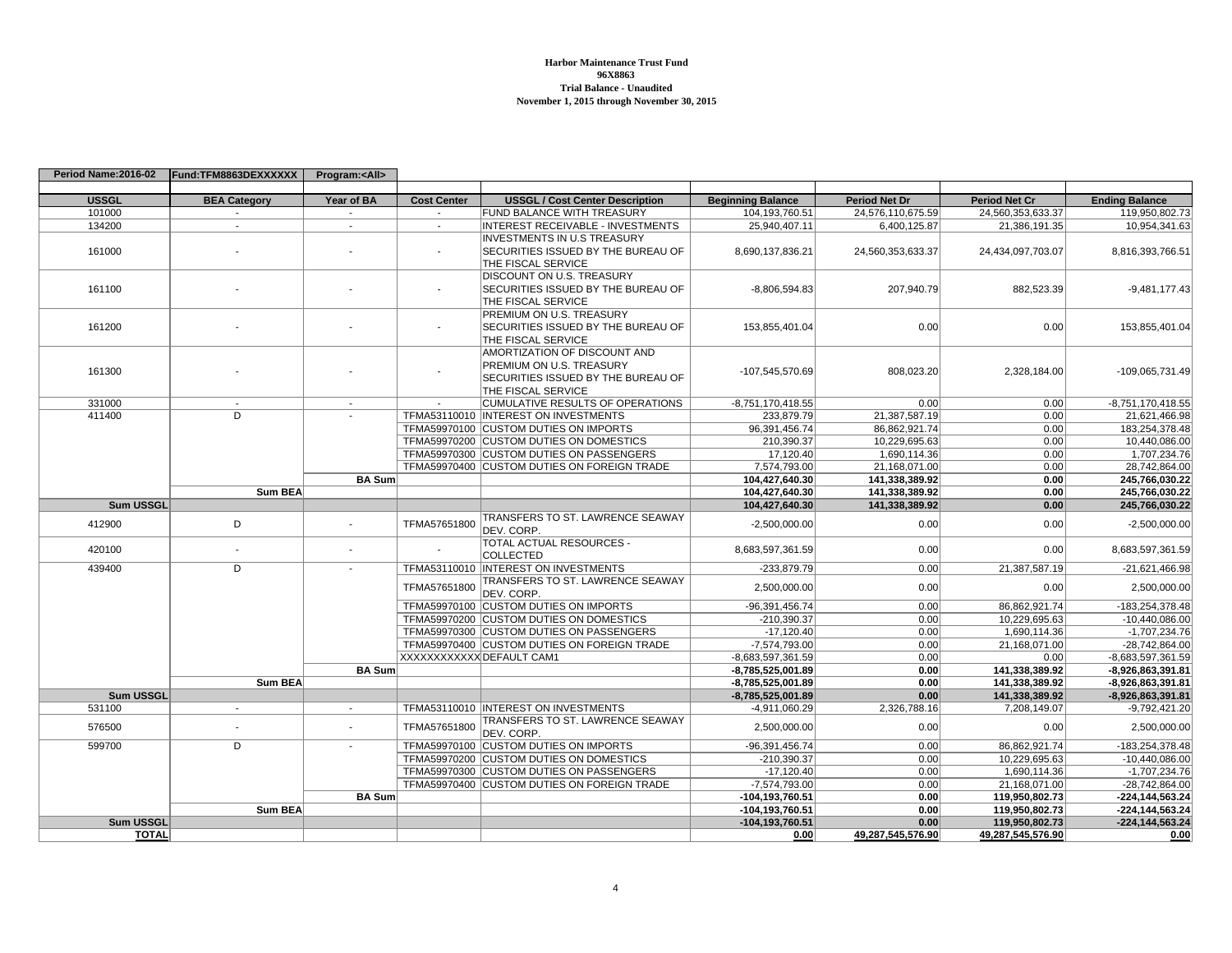### **Harbor Maintenance Trust Fund 96X8863Balance Sheet - Unaudited November 30, 2015**

| Period Name: 2016-02 | Fund:TFM8863DEXXXXXX                                                                                           | <b>Program:<all></all></b> |  |
|----------------------|----------------------------------------------------------------------------------------------------------------|----------------------------|--|
|                      |                                                                                                                |                            |  |
| <b>Account Type</b>  | <b>Account Description</b>                                                                                     | <b>Ending Balance</b>      |  |
| <b>ASSETS</b>        | FUND BALANCE WITH TREASURY                                                                                     | 119,950,802.73             |  |
|                      | INTEREST RECEIVABLE - INVESTMENTS                                                                              | 10,954,341.63              |  |
|                      | INVESTMENTS IN U.S TREASURY SECURITIES ISSUED BY THE BUREAU OF                                                 | 8,816,393,766.51           |  |
|                      | THE FISCAL SERVICE                                                                                             |                            |  |
|                      | DISCOUNT ON U.S. TREASURY SECURITIES ISSUED BY THE BUREAU OF<br>THE FISCAL SERVICE                             | $-9,481,177.43$            |  |
|                      | PREMIUM ON U.S. TREASURY SECURITIES ISSUED BY THE BUREAU OF THE<br><b>FISCAL SERVICE</b>                       | 153,855,401.04             |  |
|                      | AMORTIZATION OF DISCOUNT AND PREMIUM ON U.S. TREASURY<br>SECURITIES ISSUED BY THE BUREAU OF THE FISCAL SERVICE | -109,065,731.49            |  |
|                      |                                                                                                                | 8,982,607,402.99           |  |
|                      |                                                                                                                | Total: 8,982,607,402.99    |  |
| <b>EQUITY</b>        | CUMULATIVE RESULTS OF OPERATIONS                                                                               | $-8,751,170,418.55$        |  |
|                      | <b>NET INCOME</b>                                                                                              | -231,436,984.44            |  |
|                      |                                                                                                                | -8,982,607,402.99          |  |
|                      |                                                                                                                | Total: -8,982,607,402.99   |  |